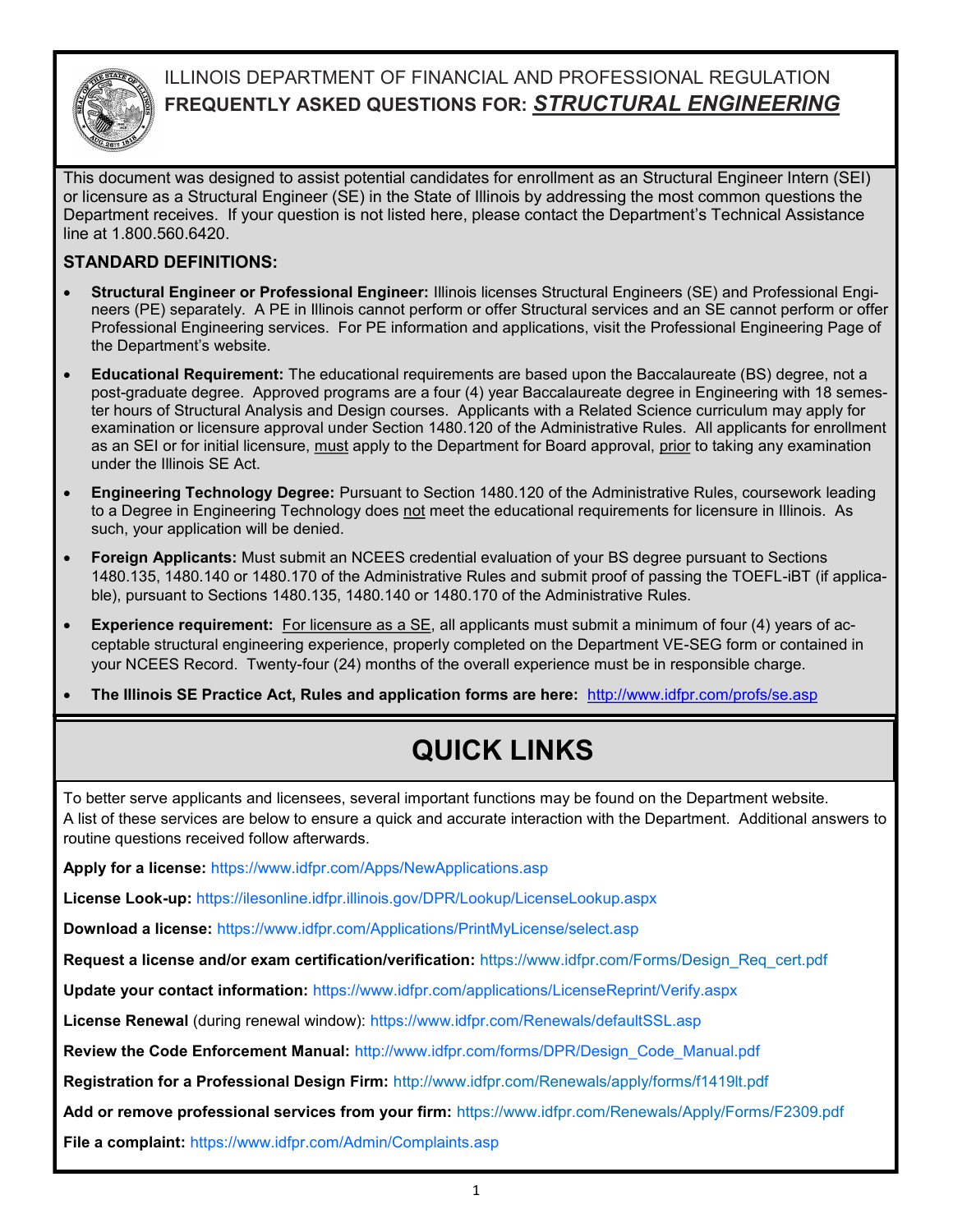## **EXAMINATIONS & ENROLLMENT AS A STRUCTURAL INTERN**

### **Question: Am I eligible to take the Fundamentals of Engineering (FE) Examination in Illinois under the SE Act?**

**Answer:** To take the FE exam and be enrolled as a Structural Engineer Intern, you must have a four (4) year BS degree in Engineering with 18 semester hours of Structural Analysis and Design courses or a four (4) year degree in a Related Science. Submit an application, fee and Official Transcript(s) showing conferral date of the BS degree for Board approval to take the FE exam under the SE Act. *See foreign applicant requirements above.*

#### **Question: I am approved to take an Examination in Illinois under the SE Act and registered with NCEES for the exam, but MyNCEES says PENDING BOARD APPROVAL. Now what?**

**Answer:** To be fully registered, you must register with both National Council of Examiners for Engineering and Surveying (NCEES) (www.ncees.org) and CTS (www.continentaltestinging.net) to take the FE exam.

### **Question: I passed the Fundamentals of Engineering (FE) Examination in Illinois under the PE Act. Can I be enrolled as an SEI?**

**Answer:** No. The PE Act and SE Act are separate and have distinct requirements for education, examination and experience. The SE Act requires that the FE exam be taken after graduation and approval of the SE Board. There is no process for the Board to review an applicant's information after they have passed the FE exam.

### **Question: I passed the Fundamentals of Engineering (FE) Examination in a different US Jurisdiction. Can I be enrolled as an SEI in Illinois?**

**Answer:** No. The SE Act requires that the FE exam be taken after graduation and approval of the SE Board. There is no process for the Board to review an applicant's information again after they have passed the FE exam.

# **INITIAL (FIRST) LICENSE**

### **Question: Am I eligible to take the 16 Hour Structural (SE) Examination in Illinois and become licensed as an SE?**

**Answer:** If you are enrolled as an SEI in Illinois OR have a four (4) year BS degree in Engineering with 18 semester hours of Structural Analysis and Design courses or a four (4) year Related Science curriculum, you may submit an application, fee, Official Transcript(s), and required experience for Board approval to take the SE exam for licensure as an SE in Illinois. If you passed the FE exam outside of Illinois, an official exam certification from the jurisdiction that you passed the FE exam in must be sent through your NCEES account. The Department does not accept score reports from a candidate as meeting the requirements for certification. *See experience and foreign applicant requirements on page 1.*

### **Question: I passed the 16 Hour Structural (SE) Examination in a different U.S. jurisdiction but I am not licensed and want to be licensed as an SE in Illinois. Now what?**

**Answer: Answer:** If you have a four (4) year BS degree in Engineering with 18 semester hours of Structural Analysis and Design courses or a four (4) year Related Science curriculum, you may submit an application, fee, Official Transcript(s), required experience and certification from the US jurisdiction that you passed the FE & SE exams in for Board approval of licensure as an SE in Illinois.

An official exam certification from the jurisdiction that you passed the FE and SE exams in must be sent through your NCEES account. The Department does not accept score reports from a candidate as meeting the requirements for certification. *See experience and foreign applicant requirements on page 1.*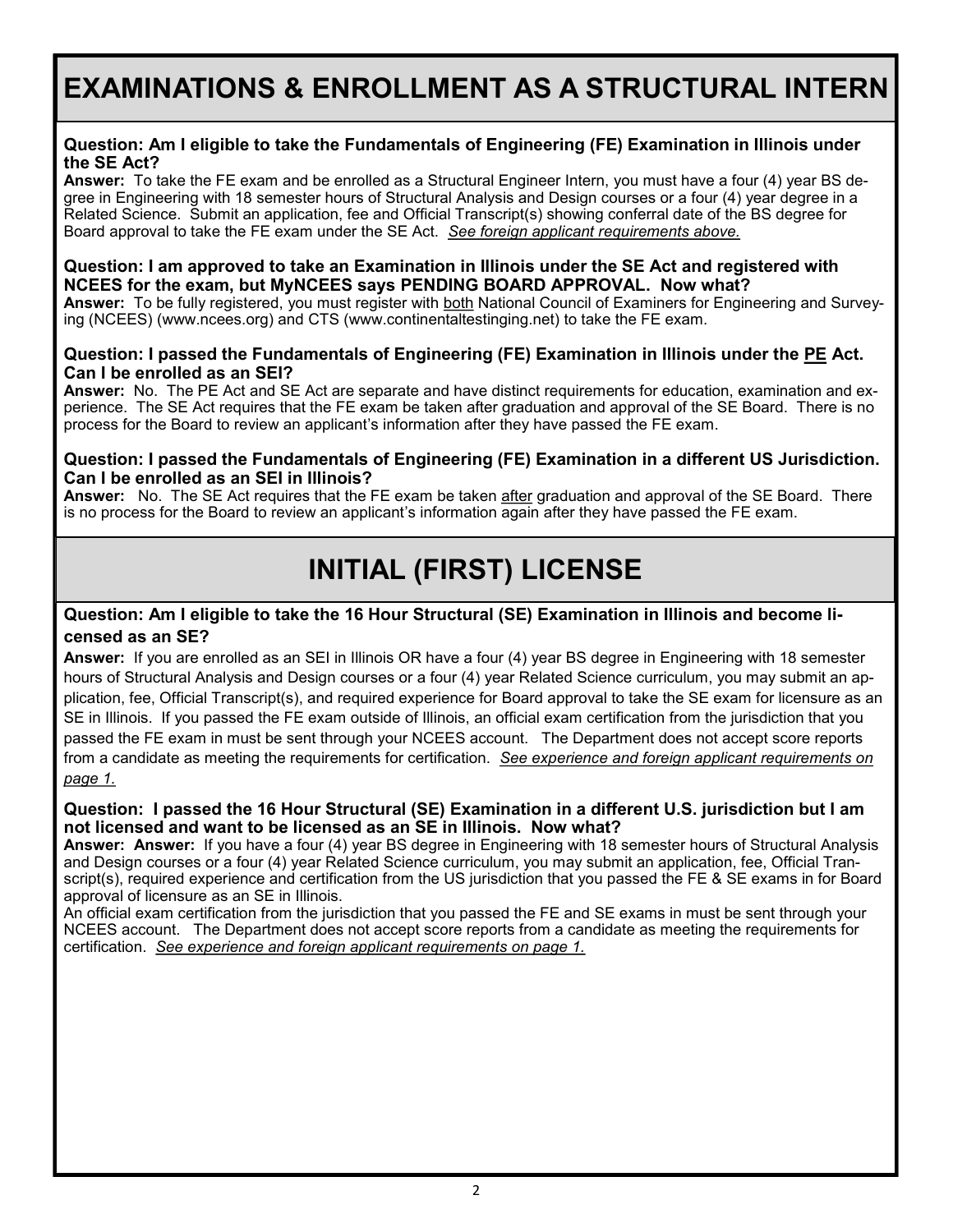## **ENDORSEMENT/COMITY/RECIPROCITY OF LICENSE**

### **Question: I am licensed as a Structural Engineer (or Professional Engineer practicing structural) in a different U.S. jurisdiction and want to be licensed in Illinois. Now what?**

**Answer:** You must meet Illinois requirements for licensure at the time you were originally licensed. Submit the current application for licensure as a Structural Engineer by Endorsement (available on the Department's website), the fee of \$100 payable to IDFPR and request your NCEES Record to be transmitted to the Illinois jurisdiction. *See experience and foreign applicant requirements on page 1.*

*If you do not submit an NCEES Record, you must submit the following:*

- Official transcript(s) of your BS degree showing the conferral date to the Department
- The required years of acceptable structural engineering experience as noted on page 1, the experience must be properly completed on the Department VE-SEG form. Self-verification is accepted (from the date you were initially licensed).
- Certification from the U.S. jurisdiction where you passed the FE and 16 Hour SE exams (SEI & SEII prior to 2011) as well as the jurisdiction where you were originally licensed and your current jurisdiction of licensure. The certification(s) must be submitted from the state board where the exam was passed and sent directly to the Illinois Board. The Department does not accept NCEES score reports as meeting the requirements for certify cation.

*Note: The State Constructed Structural III examination does NOT meet the examination requirements in Illinois. Nor does the Civil/Structural Discipline of the PE exam.* 

# **RESTORE AN EXPIRED LICENSE**

### **Question: My Illinois SE license is expired/not-renewed and I want to restore it to active status. Now what?**

**Answer:** Applicants for restoration of their Illinois Structural Engineering license must meet the requirements of Section 1480.160 of the Administrative Rules at the time of application.

If your license has been expired for less than five (5) years, submit a written request to the Department and include the following:

- Name, License Number & Current Mailing Address
- Valid Email Address for department notifications, license download link and renewal notices.
- A U.S. check totaling the amount of lapsed fees (current renewal fee for each missed renewal period and a \$50 late fee), payable to IDFPR.
- Proof (*in the form of certificates or other documents – a log will not suffice)* of completion of 30 CEs within the last 24 months prior to your request to restore pursuant to Section 1480.160 of the Administrative Rules.
- Child Support Statement which can be one of the following (with your signature next to the statement):
	- 1.Child Support does not apply to me.
	- 2.I am current with Child Support 3.I am not current with Child Support.

Send your request to: Illinois Department of Financial and Professional Regulation Division of Professional Regulation 3rd Floor/Licensure Administration Unit 320 West Washington St. Springfield, IL 62786

If your SE license has been expired/not-renewed for over five (5) years, contact the Department for instructions and forms to restore your license.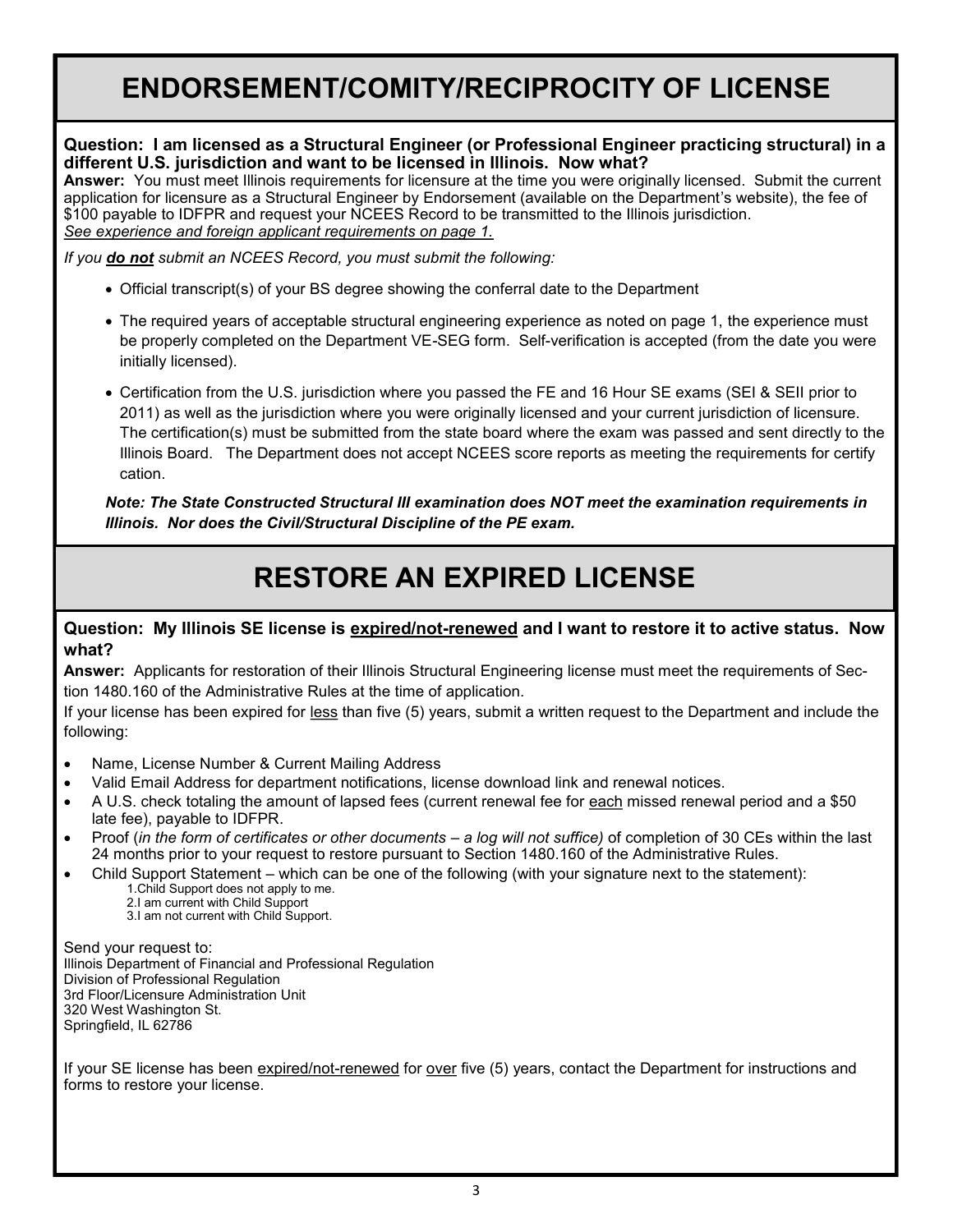# **RESTORE AN INACTIVE LICENSE**

### **Question: My Illinois SE license is currently in inactive status and I want to restore it to active status. Now what?**

**Answer:** Applicants for restoration of their Illinois Structural Engineering license must meet the requirements of Section 1480.160 of the Administrative Rules at the time of application.

If your license has been inactive for less than five (5) years, submit a written request to the Department and include the following:

- Name, License Number & Current Address
- Valid Email Address for department notifications, license download link and renewal notices.
- A U.S. check in the amount of the current renewal fee, payable to IDFPR.
- Proof (*in the form of certificates or other documents – a log will not suffice)* of completion of 30 CEs within the last 24 months prior to your request to restore pursuant to Section 1480.160 of the Administrative Rules.
- Child Support Statement which can be one of the following (with your signature next to the statement): 1.Child Support does not apply to me.
	- 2.I am current with Child Support 3.I am not current with Child Support.

Send your request to: Illinois Department of Financial and Professional Regulation Division of Professional Regulation 3rd Floor/Licensure Administration Unit 320 West Washington St. Springfield, IL 62786

If your SE license has been inactive for over five (5) years, contact the Department for instructions and forms to restore your license.

## **PROFESSIONAL DESIGN FIRM REGISTRATION**

### **Question: My Professional Design Firm is planning to do business in Illinois. Now what?**

**Answer:** Offering or performing work in Illinois without proper license and authorization is a violation of each Design Profession Act. All firms offering professional services (Architecture, Professional Engineering, Structural Engineering and/or Land Surveying) in Illinois must be licensed by this Department as a Professional Design Firm and must also be authorized by the Illinois Secretary of State to transact business in Illinois.

You must have an individual who is licensed in Illinois who will be dedicated as a managing agent-in-charge for each profession that you wish to offer (Professional Engineering and Structural Engineering are licensed separately in Illinois and neither can offer the other's services). If offering Land Surveying, each office in Illinois must have a resident Land Surveyor, licensed in Illinois. If offering Architecture, each office in Illinois must have a resident Architect, licensed in Illinois. For an Architect, that individual must be a Director/Member/Partner and the firm must meet the 2/3rds requirements of the Act.

#### **Steps:**

- 1. Submit the individual's applications for licensure for each profession.
- 2. At the same time as #1 above, submit an application to the Illinois Secretary of State for the Authority to Transact Business in Illinois. The following is a link to the SOS website: <http://www.cyberdriveillinois.com/> . All foreign (nondomestic to Illinois) firms must have a resident financial agent to handle the paperwork (SOS can recommend some services that offer resident financial agents – not to be confused with the managing agent-in-charge of professional services). The purpose clause(s) MUST meet the following criteria: One for each profession that your firm will be offering and all requirements of that particular Act and Administrative Rules. *Samples below.*
- 3. Once the individual(s) are licensed, submit the Professional Design Firm application ([Design Firm Registration\)](http://www.idfpr.com/Renewals/apply/forms/f1419lt.pdf) with the filed papers from the Illinois SOS, the resolution of the Board/Members/Partners designating the managing agent(s), copies of the Illinois license and seal and signature, and the fee.
- 4. Board Resolutions (one for each profession) from the Directors/Members/Partners, stating that the individual (with license number) is designated as the managing agent. For the Architect, it must also state that the individual is a